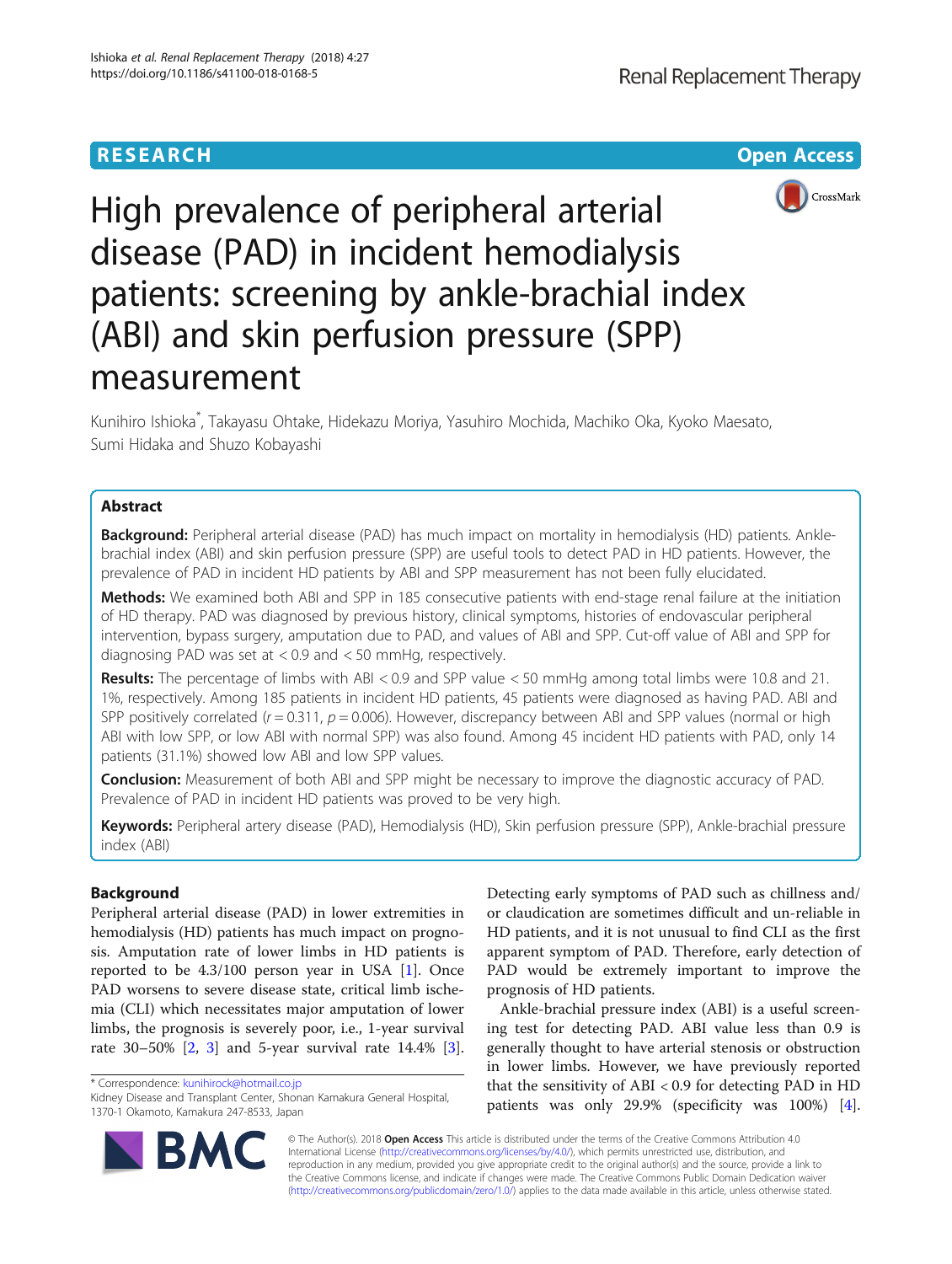Accurate ABI values may not be obtained and pseudonormalize in cases of high arterial calcification or incompressible arteries [[5\]](#page-5-0). In this regard, skin perfusion pressure (SPP) might be a superior tool to ABI in order to detect microcirculatory impairment more accurately. SPP is also applicable to the patients with edema or severe blood vessel calcification cases as SPP detects circulation of the subcutaneous tissue, and SPP can detect the limb ischemia more accurately [[6](#page-5-0)–[9](#page-5-0)]. SPP values less than 50 mmHg could detect PAD in HD patients with high sensitivity of 84.9% and high specificity of 78.6% as we previously reported [\[4](#page-5-0)].

Most previous epidemiological reports concerning the prevalence of PAD in HD patients depended on the ABI value  $[4-6, 9-15]$  $[4-6, 9-15]$  $[4-6, 9-15]$  $[4-6, 9-15]$  $[4-6, 9-15]$  $[4-6, 9-15]$  $[4-6, 9-15]$  $[4-6, 9-15]$ , and reports concerning SPP as a diagnostic tool for PAD in HD patients are limited [[4,](#page-5-0) [6,](#page-5-0) [7](#page-5-0), [9,](#page-5-0) [16](#page-5-0)]. Furthermore, the prevalence of PAD at the initiation of HD therapy has not been so far elucidated. Therefore, we examined ABI and SPP in 185 consecutive incident HD patients to compare the results of two diagnostic methods, to evaluate the relationship between ABI and SPP, and to clarify the prevalence of PAD at the initiation of HD.

# Methods

# Patients

This study was performed in a single HD center in Shonan Kamakura General Hospital. Eligible subjects comprised all consecutive patients from December 2003 to November 2008 who newly started HD in our hospital. Patients who could not be evaluated by SPP due to involuntary movement were excluded. Patients who had history of previous major amputation of lower legs were registered as a subject, although they did not have SPP data.

Clinical information about age; sex; smoking history; comorbidity including hypertension, diabetes mellitus, dyslipidemia, ischemic heart disease (IHD), and stroke; and drug use including ARB, statin, medication of anti-platelet drugs including cilostazol, aspirin, sarpogrelate, and prostaglandin  $I_2$  analogue was recorded by medical records and interviews to the patients. Laboratory data including hemoglobin, blood glucose, serum albumin, calcium, phosphate, total cholesterol, triglyceride, high-density lipoprotein, low-density lipoprotein, and C-reactive protein were evaluated using in-hospital laboratory in our hospital. All patients gave informed consent, and local ethical committee approved the study (ethical No. TGE00797-024) and was performed in accordance with the principles of the Declaration of Helsinki.

### ABI/SPP

ABI was measured by ABI-form (Colin, Komaki, Japan) as previously reported [\[4](#page-5-0), [5\]](#page-5-0). ABI-form simultaneously measures unilateral branchial pressure in the arm without an arterio-venous fistula and ankle blood pressure by oscillometric method. ABI was calculated as the ratio of ankle systolic pressure divided by brachial systolic pressure.

SPP was measured by using a Laser Dopp PV3000<sup>®</sup> (Kaneka, Osaka, Japan) according to the method described by Castronuovo et al. [[17](#page-5-0)]. Briefly, the laser Doppler skin perfusion pressure transducer consists of a laser Doppler probe secured within the bladder of a blood pressure cuff that contains a transparent polyvinylchloride window so that microcirculatory perfusion measurements can be made during cuff deflation. Two points were set to measure SPP in each patient, (a) a point between first and second metatarsal bones in instep and (b) a front middle point in sole. After inflating the cuff pressure at first to stop skin perfusion, then deflate the cuff pressure and measure the point of cuff pressure when skin perfusion restarted. SPP was expressed as pressure of restarting the skin perfusion. Each patient had four SPP data, i.e., right and left leg in instep and sole. SPP value less than 50 mmHg of at least one point among these 4 points was necessary to diagnose PAD. Measurement of SPP was performed within 1 h after an HD session, and ABI test was also performed on the same day after an HD session.

Validation of SPP measurement has been clearly reported [\[4](#page-5-0)]. We previously evaluated the diagnostic accuracy of ABI and SPP to detect PAD in HD patients using contrast-enhanced computed tomography as standard images. As a result, ABI value < 0.9 can detect PAD with 100% specificity and SPP value < 50 mmHg with specificity of 76.9%. Japanese Society for Dialysis Therapy Guideline suggested that ABI 1.0 might be used as cutoff value to detect PAD in maintenance HD patients because of high vascular calcification  $[18]$ . However, there is no evidence that ABI 1.0 could be also applied in incident HD patients. Therefore, we used ABI cutoff value 0.9, cutoff value in the general population and 100% specificity in maintenance HD patients for PAD, in this study.

### Definition of PAD

Patients were interviewed about symptoms of PAD including chillness, numbness, claudication, and resting pain. Previous histories of intervention (percutaneous peripheral intervention or bypass surgery) or amputation due to PAD were also recorded. All patients then underwent physiological examination about skin color, warmth, pulse exam of femoral artery, popliteal artery, dorsal artery, posterior tibial artery, and skin lesion including ulcers and gangrenes. The symptomatic information, previous histories of intervention or amputation, and physiological examinations including ABI and SPP were used to assign a limb ischemia. When patients filled at least one criteria among (1) ABI < 0.9, (2) SPP < 50 mmHg, (3) apparent previous history of intervention or amputation of lower limbs due to PAD, and (4) apparent clinical symptoms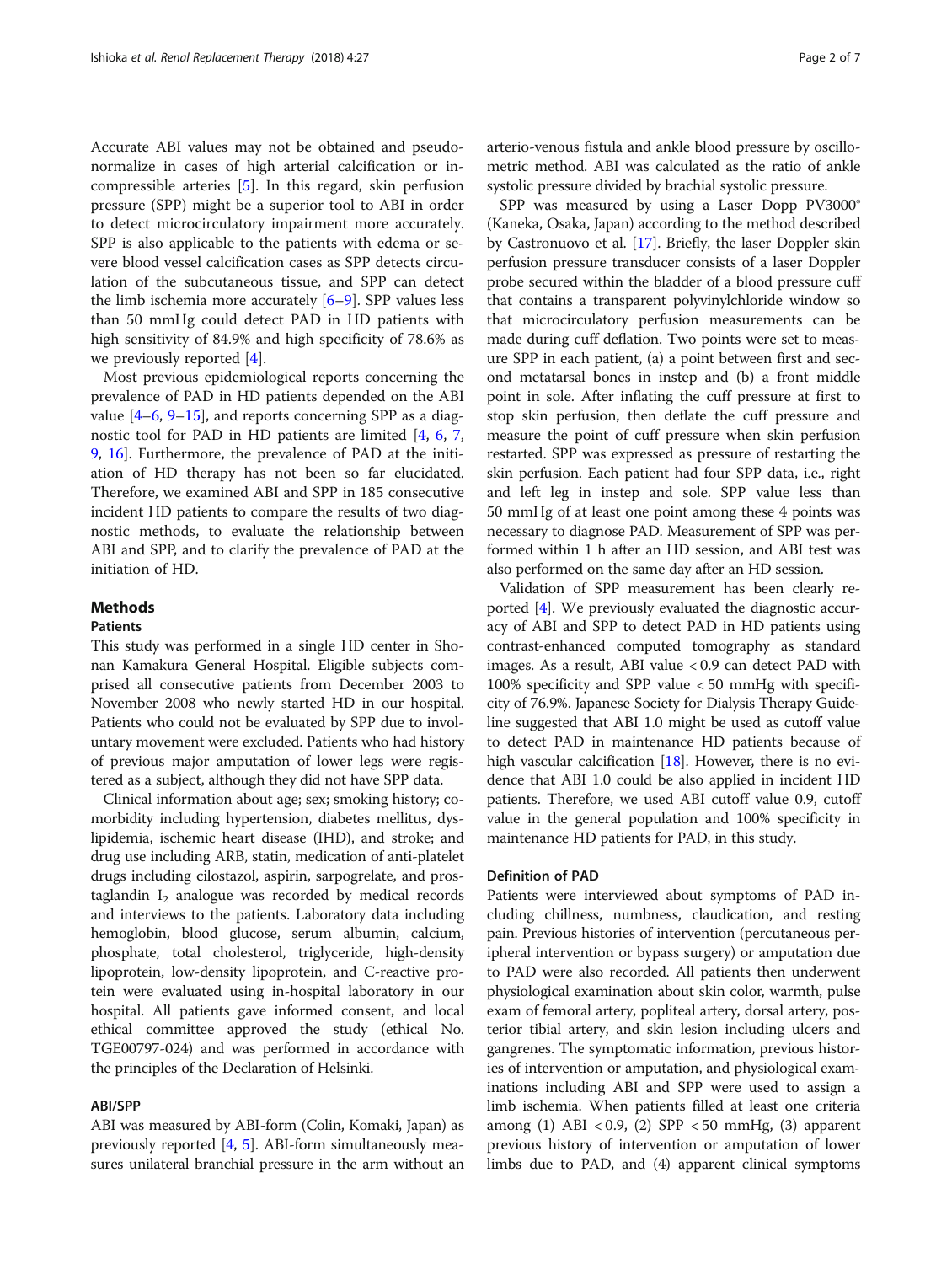including claudication, resting pain, or ulcer due to ischemia, they were defined as having PAD.

In patients who were diagnosed as having PAD, severity was categorized from Ito IV by Fontaine's clinical severity classification [[19\]](#page-5-0).

### Statistical analysis

All data are expressed as mean  $\pm$  SD. Unpaired t test or Mann-Whitney U test were used for group comparisons. Categorical data were analyzed by means of chi-square test. Univariate analysis was performed using Spearman's rank correlation coefficient. Stepwise logistic regression analysis was performed based on a forward-backward procedure to define the independent variables related to PAD. Statistical analyses were done using statistical software (JMP 10: SAS Institute, JAPAN, and SPSS 10.0 software: SPSS Inc., Chicago, IL, USA) for Windows personal computer.

### Results

### Patients

There were 193 incident HD patients during 5-year study period in HD center in our hospital. Among them, 8 patients (4.1%) had involuntary movement of the legs and were excluded from this study due to inability to measure SPP. As a result, 185 patients were finally evaluated. History of amputations of lower extremities due to PAD at the start of HD was three patients in unilateral major amputation and one patient with minor amputation. There was no patient with bilateral major amputation.

Table 1 shows the basic characteristics of 185 patients (130 men, 55 women) with a median age of 70 years old [interquartile range (IQR) 61–78]. Almost half of the patients had diabetes (100/185: 54.5%), and 43.1% of the patients had ischemic heart disease. Median values of ABI and SPP among all patients were 1.18 (IQR 1.05– 1.27) and 73 (IQR 52–85) mmHg, respectively.

# Distribution of ABI and SPP value and the prevalence of PAD

Distribution of ABI and SPP in incident HD patients was shown in Fig. 1. While limbs with ABI value less than 0.9 were 10.8%, 21.1% of limbs showed SPP values less than 50 mmHg among total limbs. On the other hand, limbs with ABI value more than 1.3 were 19.6% among total limbs at the initiation of HD therapy (Fig. 1). If ABI value was set at 1.0, 19.6% of patients showed ABI  $< 1.0$ .

Prevalence of PAD at the initiation of HD assessed by ABI and SPP, histories of revascularization and amputation were 24.3% (45/185). Fontaine severity classification among incident HD patients with PAD is shown in Table [2](#page-3-0). Among 45 patients with PAD, almost 70% of patients (31/ 45) were asymptomatic. The number of patients who have

| <b>Table 1</b> Baseline characteristics |  |
|-----------------------------------------|--|
|-----------------------------------------|--|

|                                | All patients ( $N = 185$ ) |
|--------------------------------|----------------------------|
| Age (years)                    | 70 (61-78)                 |
| Male, <i>n</i> (%)             | 130 (70.2)                 |
| Hypertension, n (%)            | 148 (80.0)                 |
| Diabetes mellitus, n (%)       | 100(54.1)                  |
| Dyslipidemia, n (%)            | 80 (43.2)                  |
| Ischemic heart disease, n (%)  | 74 (40.0)                  |
| Stroke, n (%)                  | 27 (14.9)                  |
| ABI                            | $1.18(1.05 - 1.27)$        |
| SPP (mmHg)                     | 73 (52-85)                 |
| Previous history of PAD, n (%) | 13(7.0)                    |
| Medications                    |                            |
| Cilostazol, n (%)              | 11(5.9)                    |
| Sarpogrelate, n (%)            | 1(0.5)                     |
| Aspirin, n (%)                 | 48 (25.9)                  |
| Prostaglandin analogue, n (%)  | 17(9.2)                    |
| Ticlopidine, n (%)             | 18(9.7)                    |
| Clopidogrel, n (%)             | 1(0.5)                     |
| Warfarin, n (%)                | 6(3.2)                     |
| Dipyridamole, n (%)            | 10(4.9)                    |
| Dilazep, $n$ $(\%)$            | 9(5.4)                     |
| ARB, n (%)                     | 74 (40.0)                  |
| Statin, $n$ (%)                | 60 (32.4)                  |

Data are presented as median (interquartile range)

ABI ankle brachial pressure index, SPP skin perfusion pressure, PAD peripheral arterial disease, ARB angiotensinII receptor blocker

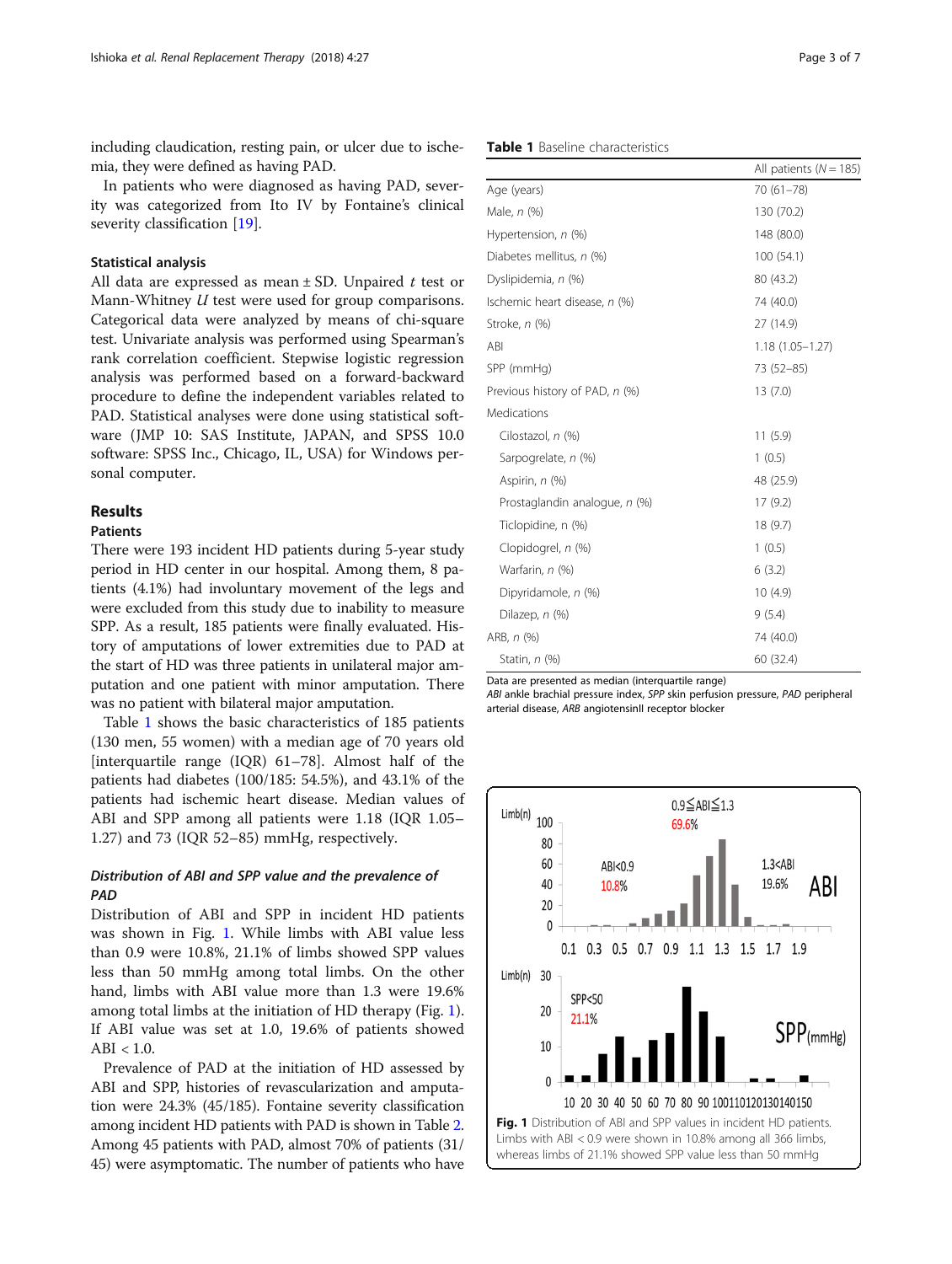<span id="page-3-0"></span>already been diagnosed as having PAD before starting HD was 29 patients (15.7%).

# Relationship between ABI and SPP

SPP and ABI positively correlated  $(r = 0.311, p = 0.006;$ Fig. 2). Fourteen patients (7.6%) showed ABI < 0.9 and SPP < 50 mmHg, and 140 patients (75.6%) showed ABI  $\geq 0.9$  and SPP  $\geq 50$  mmHg, respectively. However, discrepancy between ABI and SPP values (normal or high ABI with low SPP, or low ABI with normal SPP) was also found. Six patients (3.2%) showed ABI < 0.9 and SPP  $\geq$  50 mmHg, and 25 patients (13.5%) showed ABI  $\geq$  0.9 and SPP < 50 mmHg, respectively.

#### Risk factors for PAD in incident HD patients

When patients were divided into two groups, i.e., PAD group and non-PAD group, there were significant differences in the prevalence of ischemic heart disease, total cholesterol, and LDL cholesterol between two groups. Ischemic heart disease was more prevalent in PAD patients compared with non-PAD patients (60 vs. 33.6%;  $p < 0.001$ ) (Table [3](#page-4-0)). Multiple regression analysis, using significant variables in univariate analysis as independent variables, showed that only ischemic heart disease was an associating factor for PAD at the initiation of HD (Table [4\)](#page-4-0). Both older age or diabetes mellitus were not independent associating factors for PAD in patients with end stage renal failure.

## Discussion

We have clearly provided the evidence that the prevalence of PAD in incident HD patients was high (24.3%) by ABI and SPP measurements along with ischemic leg symptoms and histories of re-vascularization or amputation due to PAD. Previous epidemiological reports using ABI and SPP could not fully elucidate such high rate of PAD in incident HD patients. Risk factors for PAD include old age, male gender, smoking, diabetes mellitus, homocysteine, and C-reactive protein [\[20](#page-5-0)–[23\]](#page-6-0). Furthermore, renal failure itself was an independent risk factor for PAD [[23](#page-6-0)]. Patients at the initiation of HD have not only renal failure but also several risk factors as mentioned above. Therefore, it may be well appreciated that

Table 2 Fontaine's severity category in incident HD patients

| PAD, n (% among total 185 pts) | 45 (24.3) |
|--------------------------------|-----------|
| Fontaine I                     | 31 (16.8) |
| Fontaine II                    | 2(1.1)    |
| Fontaine III                   | 6(3.2)    |
| Fontaine IV                    | 6(3.2)    |
| amputation                     | 4(2.2)    |

HD hemodialysis, PAD peripheral arterial disease



the prevalence of PAD is already very high at the initiation of HD.

The symptoms of PAD in its early stage are not so clinically prevalent or even might be asymptomatic so that patients do not complain of the symptoms related to PAD. Elderly HD patients might not walk long enough to complain of apparent intermittent claudication. Therefore, PAD might be missed when only judged by clinical symptoms. ABI has been widely used in previous reports as screening tool for PAD in HD patients. However, it has been well known that measurement of ABI might be strongly influenced in cases of highly calcified or incompressible arteries [\[5,](#page-5-0) [10](#page-5-0)].

SPP is a useful tool for PAD screening. SPP can evaluate the microcirculation of lower limbs. The importance of SPP was first reported in critical limb ischemia with intractable wound. SPP values more than 30 or 40 mmHg have been reported to predict healing of intractable wound [\[9,](#page-5-0) [17](#page-5-0)]. Thus, the significance of SPP measurement has, at first, established a consensus in evaluating severe limb ischemia and as a predictor of wound healing. Besides in the cases of critical limb ischemia (CLI), usefulness to measure SPP has recently been expanding its area as diagnosing tool of early stage of PAD.

As for discrepancy between ABI and SPP values, there might be some possible explanations. In cases with normal or high ABI value ( $\geq 0.9$ ) and low SPP value (< 50 mmHg), high arterial calcification might pseudo-normalize or even elevate the ABI value to abnormally high levels. Another possibility is the existence of below-ankle arterial lesions. ABI was measured using ankle pressure, and SPP in this study examined microcirculation of below ankle lesions (instep and sole). If patient has PAD only in below ankle arteries, normal ABI and abnormally low SPP values might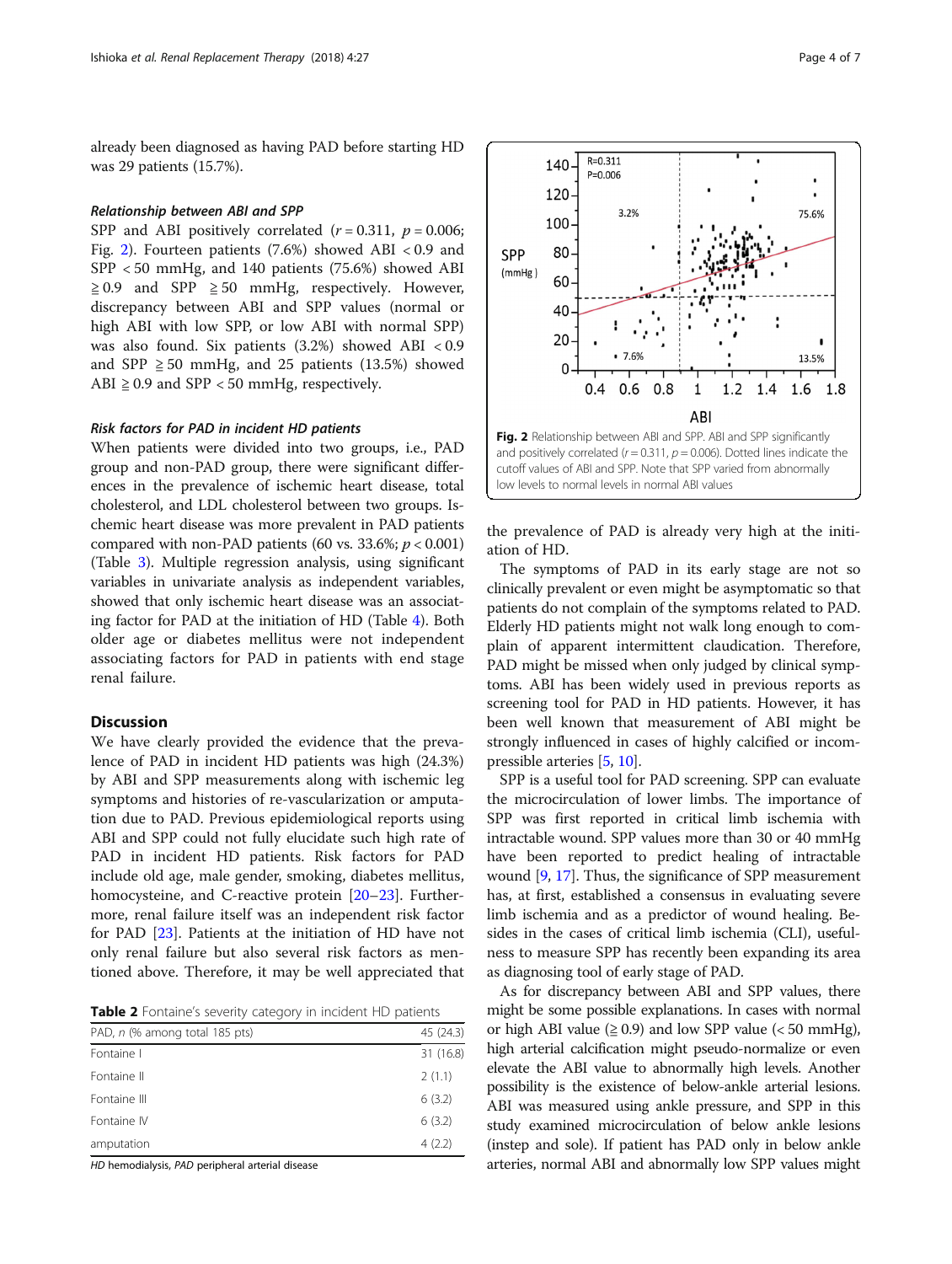<span id="page-4-0"></span>

|                               | Peripheral arterial disease |                       | $\overline{P}$ |
|-------------------------------|-----------------------------|-----------------------|----------------|
| $\mathsf{N}$                  | $\! + \!$                   |                       |                |
|                               | 45                          | 140                   |                |
| Age (years)                   | 72 (64-81)                  | 69 (59-84)            | 0.055          |
| Male $n$ (%)                  | 33 (73.3)                   | 97 (69.3)             | 0.605          |
| Smoking n (%)                 | 17 (37.8)                   | 58 (41.4)             | 0.694          |
| Hypertension $n$ (%)          | 40 (88.9)                   | 108 (77.1)            | 0.087          |
| Dyslipidemia n (%)            | 24 (53.3)                   | 55 (39.3)             | 0.056          |
| Diabetes mellitus n (%)       | 29 (64.4)                   | 71 (50.7)             | 0.108          |
| Ischemic heart disease n (%)  | 27 (60.0)                   | 47 (33.6)             | 0.001          |
| Stroke n (%)                  | 10(22.2)                    | 17(12.1)              | 0.095          |
| ARB $n$ (%)                   | 19 (42.2)                   | 55 (39.3)             | 0.646          |
| Statin $n$ (%)                | 19 (42.2)                   | 41 (29.3)             | 0.086          |
| Hemoglobin (g/dL)             | $8.7(7.3-9.8)$              | $8.3(7.0-9.2)$        | 0.079          |
| ABI                           | $0.92(0.73 - 1.08)$         | $1.22(1.12 - 1.29)$   | < 0.0001       |
| SPP                           | $47(34 - 71)$               | 75 (69-86)            | < 0.0001       |
| Blood glucose (mg/dL)         | 124 (108-181)               | 127 (98-160)          | 0.406          |
| Albumin (q/dL)                | $3.2$ (2.8-3.6)             | $3.3(2.8-3.6)$        | 0.637          |
| Ca (mg/dL)                    | $7.8(7.2 - 8.4)$            | $7.7(7.0-8.3)$        | 0.486          |
| $P$ (mg/dL)                   | $5.9(4.7 - 7.1)$            | $6.2$ $(5.0 - 7.4)$   | 0.453          |
| Total cholesterol (mg/dL)     | 176 (153-224)               | 158 (135-192)         | 0.015          |
| Triglyceride (mg/dL)          | $98(71-136)$                | $101(76 - 147)$       | 0.821          |
| HDL-C (mg/dL)                 | 44.8 (34.6-55.2)            | 39.1 (31.0-48.6)      | 0.067          |
| LDL-C (mg/dL)                 | 106 (74-124)                | 83 (68.3-104.8)       | 0.025          |
| CRP (mg/dL)                   | $0.74(0.615 - 2.815)$       | $0.47(0.120 - 3.730)$ | 0.653          |
| Cilstazol, n (%)              | 6 (13.3%)                   | 5(3.5%)               | 0.026          |
| Sarpogrelate, n (%)           | $0(0\%)$                    | $1(0.7\%)$            | 0.455          |
| Aspirin, n (%)                | 26 (48.9%)                  | 22 (22.6%)            | 0.0002         |
| Prostaglandin analogue, n (%) | 9(20.5%)                    | 8 (5.7%)              | 0.006          |

Data are presented as median (interquartile range)

PAD peripheral arterial disease, ARB angiotensin II receptor blocker, Ca calcium, P phosphate, HDL-C high-density lipoprotein cholesterol, LDL-C low-density lipoprotein cholesterol, CRP C-reactive protein

be accepted. In cases with low ABI and normal SPP values, below knee arterial lesions (above ankle) with well-developed collaterals in foot might explain the discrepancy of ABI and SPP. In anyway, sole ABI value below 0.9 might miss considerable number of PAD patients with normal or high ABI and low SPP values as shown in Fig. [2](#page-3-0).

Table 4 Stepwise logistic regression analysis for independent determinants of PAD

|                           | OR (95% CI)         |         |
|---------------------------|---------------------|---------|
| Ischemic heart disease    | 2.76 (1.30-5.86)    | 0.008   |
| Total cholesterol (mg/dL) | $1.00(0.98 - 1.01)$ | 0.861   |
| $LDL-C (mq/dL)$           | $1.01(0.98 - 1.03)$ | 0 3 4 7 |

Independent variables are ischemic heart disease, total cholesterol, and LDL-C(LDL-cholesterol)

Measurements of both ABI and SPP might improve the diagnostic accuracy of PAD.

In our study, previous history of ischemic heart disease was significantly associated with the prevalence of PAD (Table 3). Sixty percent of incident HD patients with PAD had the history of ischemic heart disease. Therefore, PAD might be presented as one of the systemic atherosclerotic disease as shown in REACH registry [\[24](#page-6-0)]. We should check other atherosclerotic diseases including ischemic heart disease or cerebrovascular disease when PAD was diagnosed at the initiation of HD. In this point, early diagnosis of PAD might contribute to improve the prognosis of HD patients.

The rate of prescription of anti-platelet drugs was significantly different between PAD group and non-PAD group in our study (Table 3). Aspirin was prescribed in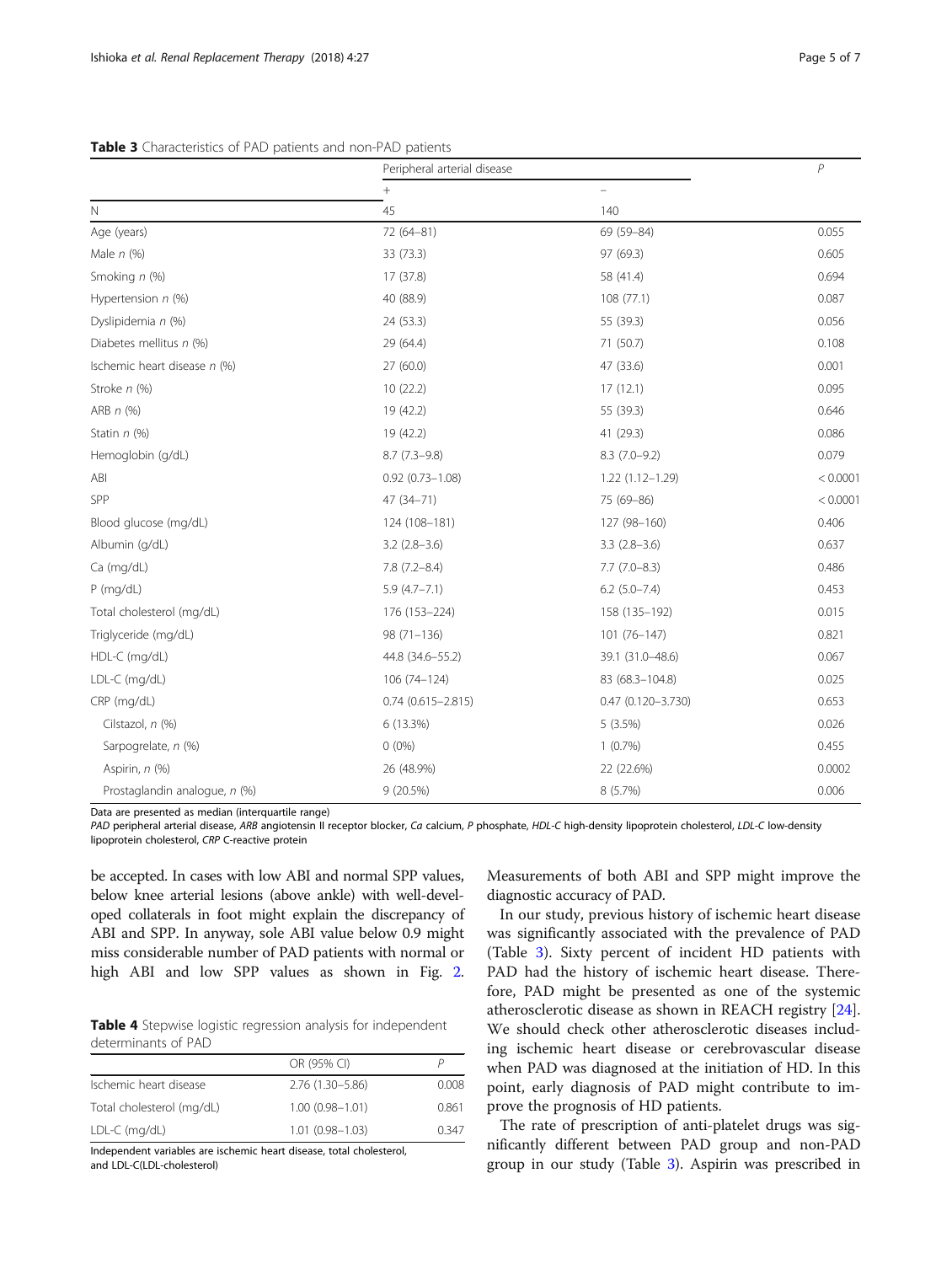<span id="page-5-0"></span>48.9% of incident HD patients with PAD whereas only 22.6% of patients without PAD took aspirin. However, aspirin was mainly prescribed for the purpose of secondary prevention of ischemia events in the heart and brain. In other words, aspirin prescription was only made in 48.9% of PAD patients. Far less HD patients with PAD took cilostazol, sarpogrelate, or prostaglandin analogue. Other antiplatelet drugs should be considered to be prescribed in terms of PAD [[25](#page-6-0)–[27\]](#page-6-0). The final purpose of medication for PAD is to increase walking distance, prevent CLI and amputation, and improve the prognosis. Early diagnosis using ABI and SPP might contribute to early prescription and improved quality of life and prognosis.

Recently, low values of ABI and/or SPP were reported to be a prognostic factor of cardiovascular disease (CVD) and mortality. Otani et al. reported that both low ABI and SPP values were independent risk factors for mortality among HD patients [\[28\]](#page-6-0). Ishi et al. reported that abnormal ABI  $( $0.9 \text{ or } > 1.4$ ) predicted mortality due to CVD [29]$  $( $0.9 \text{ or } > 1.4$ ) predicted mortality due to CVD [29]$  $( $0.9 \text{ or } > 1.4$ ) predicted mortality due to CVD [29]$ in HD patients. Therefore, ABI and/or SPP might be used not only as diagnostic tools of PAD but also one of prognostic factors in HD patients.

Although this is a single center, cross-sectional observational study, we have provided that the prevalence of PAD in incident HD patients was surprisingly high and most of these patients were asymptomatic. Both ABI and SPP measurement might be useful for diagnosing PAD in incident HD patients. Further studies are needed to clarify whether early diagnosis of PAD might improve the outcome of incident HD patients.

### Conclusion

Measurement of both ABI and SPP might be necessary to improve the diagnostic accuracy of PAD. Prevalence of PAD in incident HD patients was proved to be very high.

#### Availability of data and materials

Data are available on request to the authors.

#### Authors' contributions

All authors read and approved the final manuscript.

#### Ethics approval and consent to participate

The study protocol was approved by the ethical committee of Tokushukai Group ethical committee (No.TGE00797-024, 3 March 2017).

#### Consent for publication

Not applicable

#### Competing interests

The authors declare that they have no competing interests.

#### Publisher's Note

Springer Nature remains neutral with regard to jurisdictional claims in published maps and institutional affiliations.

### Received: 5 January 2018 Accepted: 4 July 2018 Published online: 18 July 2018

#### References

- 1. Eggers PW, Gohdes D, Pugh J. Nontraumatic lower extremity amputations in the Medicare end-stage renal disease population. Kidney Int. 1999;56:1524–33.
- 2. Dossa CD, Shepard AD, Amos AM, Kupin WL, Reddy DJ, Elliott JP, Wilczwski JM, Ernst CB. Results of lower extremity amputations in patients with endstage renal disease. J Vasc Surg. 1994;20:14–9.
- 3. Aulivola B, Hile CN, Hamdan AD, Sheahan MG, Veraldi JR, Skillman JJ, Campbell DR, Scovell SD, LoGerfo FW, Pomposelli FB Jr. Major lower extremity amputation: outcome of a modern series. Arch Surg. 2004;139:395–9.
- 4. Okamoto K, Oka M, Maesato K, Ikee R, Mano T, Moriya H, Ohtake T, Kobayashi S. Peripheral arterial occlusive disease is more prevalent in patients with hemodialysis: comparison with the findings of multidetectorrow computed tomography. Am J Kidney Dis. 2006;48:269–76.
- 5. Ohtake T, Oka M, Ikee R, Mochida Y, Ishioka K, Moriya H, Hidaka S, Kobayashi S. Impact of lower limbs' arterial calcification on the prevalence and severity of PAD in patients on hemodialysis. J Vasc Surg. 2011;53:676–83.
- 6. Shimazaki M, Matsuki T, Yamauchi K, Iwata M, Takahashi H, Genda S, Ohata J, Nakamura Y, Inaba Y, Yokouchi S, Kikuiri T, Ashie T. Assessment of lower limb ischemia with measurement of skin perfusion pressure in patients on hemodialysis. Ther Apher Dial. 2007;11:196–201.
- 7. Tsai FW, Tulsyan N, Jones DN, Abdel-Al N, Castronuovo JJ Jr, Carter SA. Skin perfusion pressure of the foot is a good substitute for toe pressure in the assessment of limb ischemia. J Vasc Surg. 2000;32:32–6.
- 8. Davis M, Rajagopalan S. Is skin perfusion pressure a useful screening tool for peripheral arterial disease in patients on hemodialysis? Nat Clin Pract Nephrol. 2007;3:598–9.
- 9. Yamada T, Ohta T, Ishibashi H, Sugimoto I, Iwata H, Takahashi M, Kawanishi J. Clinical reliability and utility of skin perfusion pressure measurement in ischemic limbs—comparison with other noninvasive diagnostic methods. J Vasc Surg. 2008;47:318–23.
- 10. Leskinen Y, Salenius JP, Lehtimäki T, Huhtala H, Saha H. The prevalence of peripheral arterial disease and medial arterial calcification in patients with chronic renal failure: requirements for diagnosis. Am J Kidney Dis. 2002;40:472–9.
- 11. Kitaura K, Kida M, Harima K. Assessment of peripheral arterial disease of lower limbs with ultrasonography and ankle brachial index at the initiation of hemodialysis. Renal Fail. 2009;31:785–90.
- 12. Morimoto S, Yurugi T, Aota Y, Sakuma T, Jo F, Nishikawa M, Iwasaka T, Maki K. Prognostic significance of ankle-brachial index, brachial-ankle pulse wave velocity, flow-mediated dilatation, and nitroglycerin-mediated dilation in end-stage renal failure. Am J Nephrol. 2009;30:55–63.
- 13. Ogata H, Kumata-Maeta C, Shishido K, Mizobuchi M, Yamamoto M, Koiwa F, Kinugasa E, Akizawa T. Detection of peripheral artery disease by duplex ultrasonography among hemodialysis patients. Clin J Am Soc Nephrol. 2010;5:2199–206.
- 14. Chen SC, Chang JM, Hwang SJ, Tsai JC, Liu WC, Wang CS, Lin TH, Su HM, Chen HC. Ankle brachial index as a predictor for mortality in patients with chronic kidney disease and undergoing haemodialysis. Nephrology. 2010;15:294–9.
- 15. Kato A, Takita T, Furuhashi M, Kumagai H, Hishida A. A small decrease in the ankle-brachial index is associated with increased mortality in patients on chronic hemodialysis. Nephron Clin Prac. 2010;114:c29–37.
- 16. Kondo Y, Muto A, Dardik A, Nishibe M, Nishibe T. Laser Doppler skin perfusion pressure in the diagnosis of limb ischemia in patients with diabetes mellitus and/or hemodialysis. Int Angiol. 2007;26:258–61.
- 17. Castronuovo JJ Jr, Adera HM, Smiell JM, Price RM. Skin perfusion pressure of the foot is valuable in the diagnosis of critical limb ischemia. J Vasc Surg. 1997;26:629–37.
- 18. Hirakata H, Nitta K, Inaba M, Shoji T, Fujii H, Kobayashi S, Tabei K, Joki N, Hase H, Nishimura M, Ozaki S, Ikari Y, Kumada Y, Tsuruya K, Fujimoto S, Inoue T, Yokoi H, Hirata S, Shimamoto K, Kugiyama K, Akiba T, Iseki K, Tsubakihara Y, Tomo T, Akizawa T; Japanese Society for Dialysis Therapy. Japanese Society for Dialysis Therapy guidelines for management of cardiovascular diseases in patients on chronic hemodialysis. Ther Apher Dial 2012; 16: 387–435.
- 19. Fontaine R, Kim M, Kieny R. Surgical treatment of peripheral circulation disorders. Helv Chir Acta. 1954;21:499–533.
- 20. Ridker PM, Stampfer MJ, Rifai N. Novel risk factors for systemic atherosclerosis: a comparison of C-reactive protein, fibrinogen, homocysteine, lipoprotein(a), and standard cholesterol screening as predictors of peripheral arterial disease. JAMA. 2001;285:2481–5.